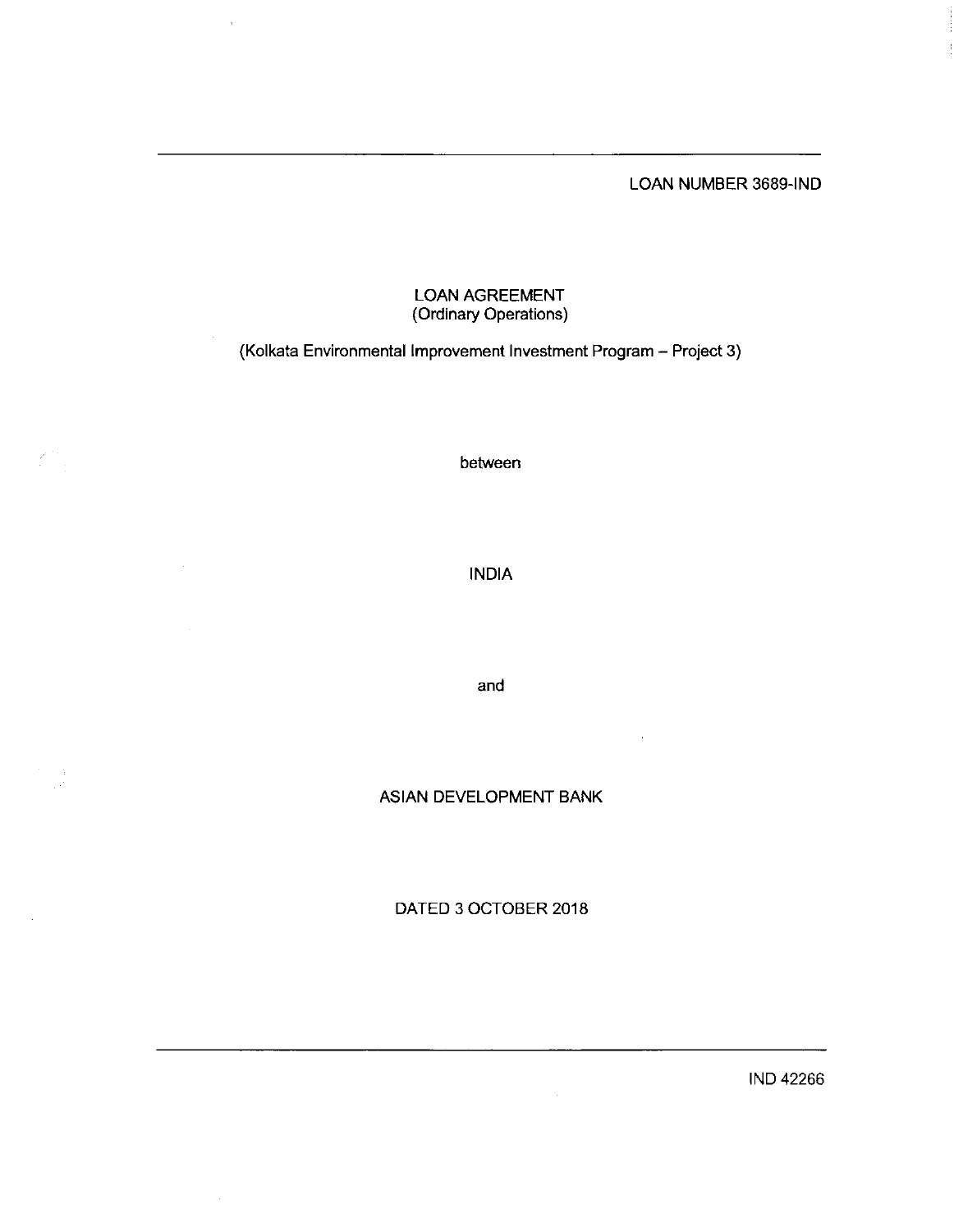# LOAN AGREEMENT (Ordinary Operations)

LOAN AGREEMENT dated 3 October 2018 between INDIA acting by its President ("Borrower") and the ASIAN DEVELOPMENT BANK ("ADB").

#### WHEREAS

(A) by aframework financing agreement dated 8 August 2013 between the Borrower and ADB, ADB has agreed to provide a multitranche financing to the Borrower for the purposes of financing projects under the Kolkata Environmental Improvement Investment Program ("Investment Program");

(B) by a periodic financing request dated 8 May 2018 submitted by the Borrower ("PFR"), the Borrower has applied to ADB for a loan for the purposes of the Project described in Schedule 1 to this Loan Agreement;

(C) the Project will be carried out by the State of West Bengal("State") acting through the Kolkata Municipal Corporation ("KMC"), and for this purpose the Borrower will make available to the State acting through KMC, the proceeds of the Loan provided for herein upon terms and conditions mutually satisfactory to ADB and the Borrower; and

(D) ADB has agreed to make a loan to the Borrower from ADB's ordinary capital resources upon the terms and conditions set forth herein and in the Project Agreement of even date herewith between ADB on the one part, and the State and KMC on the other part.

NOW THEREFORE the parties hereto agree as follows:

# ARTICLE I

#### Loan Regulations; Definitions

Section 1.01. All the provisions of ADB's Ordinary Operations Loan Regulations, dated 1 January 2017 ("Loan Regulations"), are hereby made applicable to this Loan Agreement with the same force and effect as if they were fully set forth herein.

Section 1.02. Wherever used in this Loan Agreement, the several terms defined in the Loan Regulations have the respective meanings therein set forth unless modified herein or the context otherwise requires. Additional terms used in this Loan Agreement have the following meanings:

> (a) "Environmental Assessment and Review Framework" or "EARF" means the environmental assessment and review framework for the Investment Program, including any update thereto, prepared and submitted by the Borrower through the EA and cleared by ADB, and incorporated by reference in the FFA;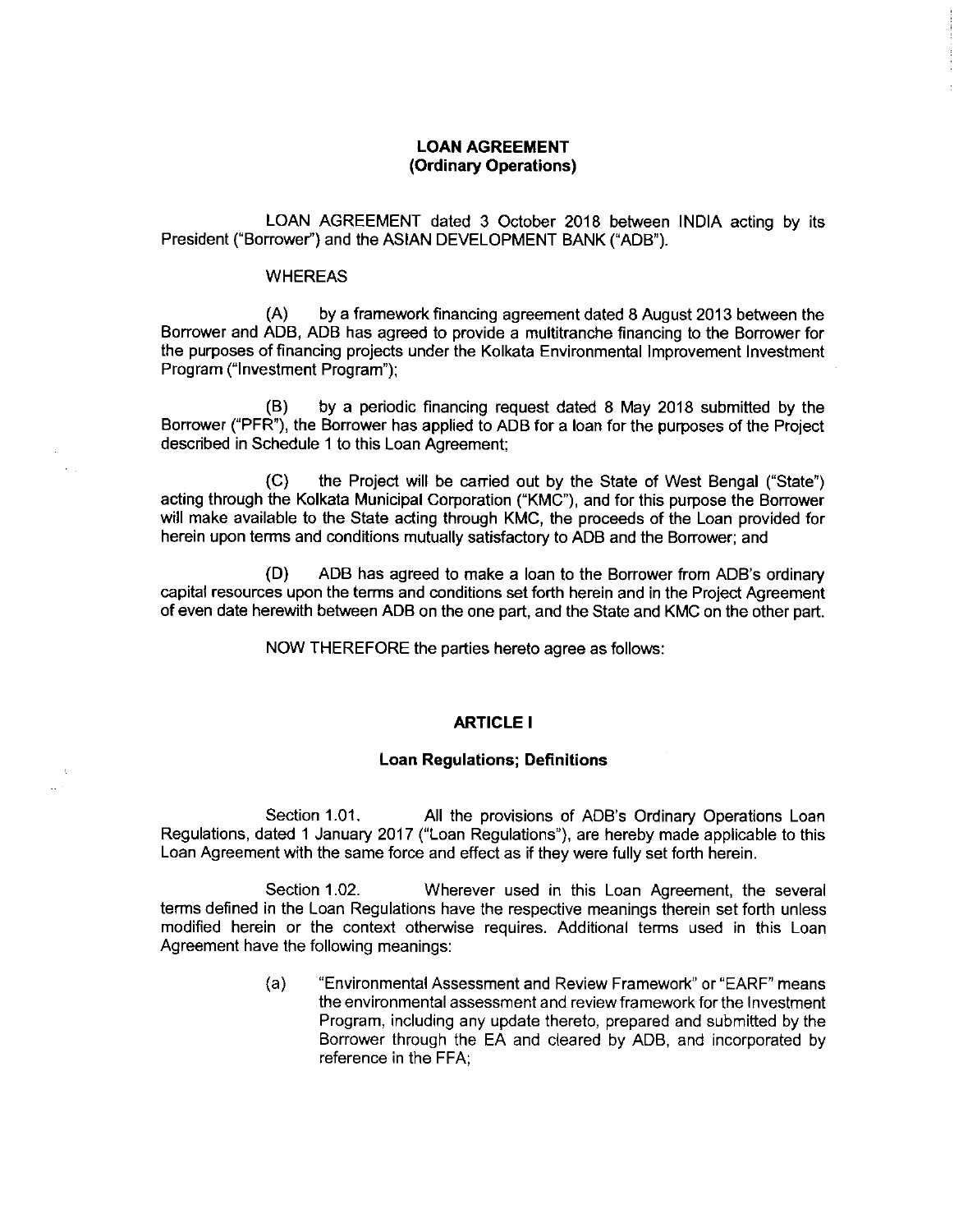- (b) "Environmental Management Plan" or "EMP" means each environmental management plan for the Project, including any update thereto, incorporated in an IEE;
- $(c)$ "Environmental Safeguards"means the principles and requirements set forth in Chapter V, Appendix 1, and Appendix 4 (as applicable) of the SPS;
- (d) "Facility" means the multitranchefinancing facility provided by ADB to the Borrower for purposes of financing projects under the Investment Program;
- (e) "Financing Arrangements" means the arrangements between the Borrower and the State as per current policy of the Borrower, and acceptable to ADB;
- $(f)$ "Fiscal Year" or "FY" means afiscal year of the Borrower;
- (g) "Framework Financing Agreement" or "FFA" means the framework financing agreement dated 8 August 2013 between ADB and the Borrower with respect to the Facility;
- (h) "Gender Equality and Social Inclusion Action Plan" or "GESI Action Plan" means the gender equality and social inclusion action plan prepared for the Project, including any update thereto, and agreed between the Borrower, the EA and ADB;
- $(i)$ "Goods" means equipment and materials to be financed out of the proceeds of the Loan, including related services such as transportation insurance, installation, commissioning, training, and initial maintenance, but excluding consulting services;
- $(i)$ "lnitial Environmental Examination" or "IEE" means the initial environmental examination for the Project, including any update thereto, prepared and submitted by the Borrower through the EA pursuant to the requirements set forth in the EARF and cleared by ADB;
- (k) "km" means kilometer;
- $(1)$ "Loan Disbursement Handbook" means ADB's Loan Disbursement Handbook (2017, as amended from time to time);
- (m) "NRW" means nonrevenue water;
- (n) "PAM" means the project administration manual for the Project dated June 2018 and agreed between the Borrower, EA and ADB, as updated from time to time in accordance with the respective administrative procedures of the Borrower, EA and ADB;
- (o) "Procurement Guidelines" means ADB's Procurement Guidelines  $(2015, as amended from time to time);$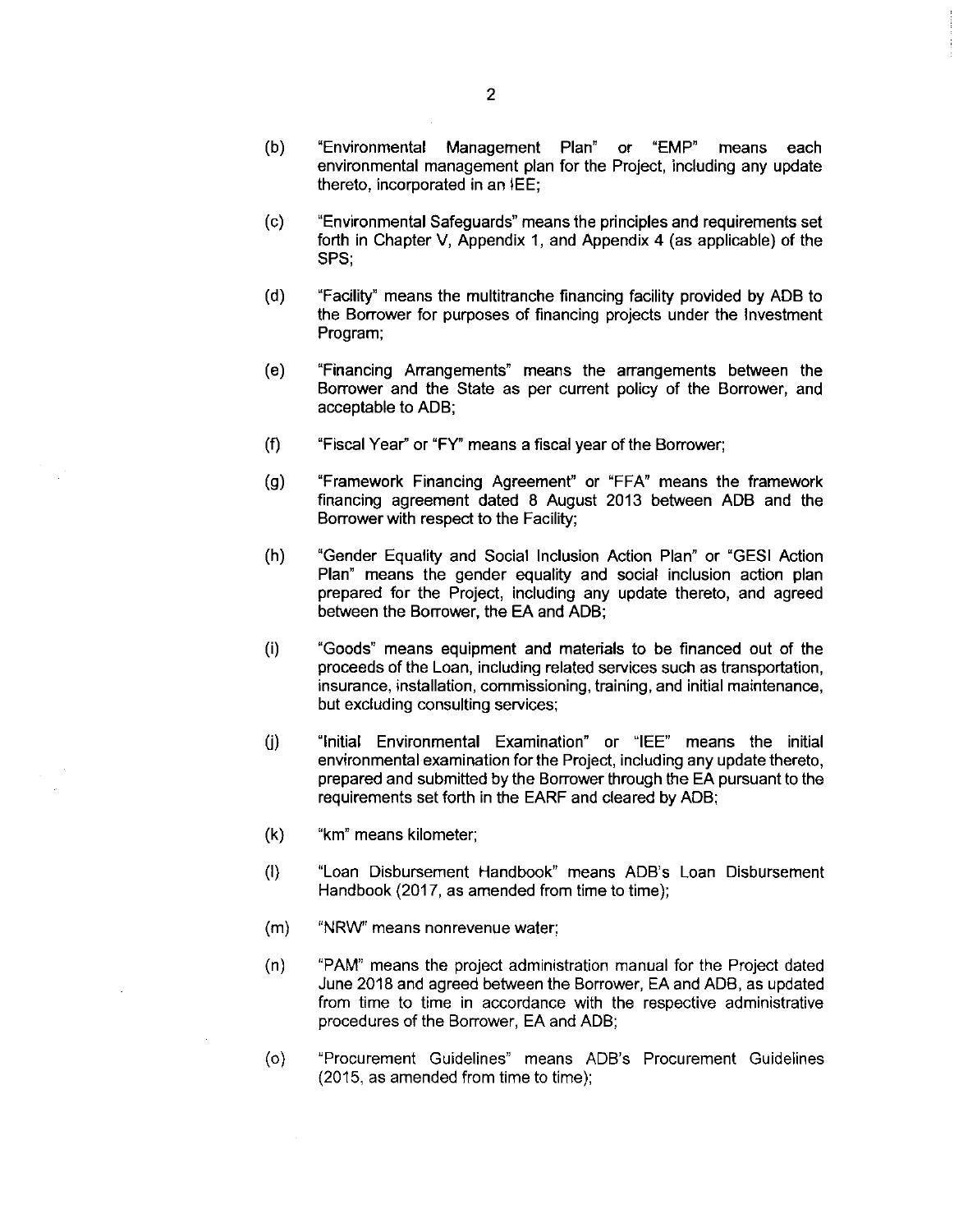- (p) "Procurement Plan" means the procurement planfor the Project dated June 2018 and agreed between the Borrower, EA and ADB, as updated from time to time in accordance with the Procurement Guidelines, and other arrangements agreed with ADB;
- (q) "Project Executing Agency" or "EA" for the purposes of, and within the meaning of, the Loan Regulations means the State acting through the KMC, or its successor thereto that is responsible for carrying out the Project;
- $(r)$ "Project facilities" means the facilities to be constructed and the Goods to be provided under the Project;
- (s) "Project Management Unit" or "PMU" means the management unit for the Project within the EA:
- "Resettlement Framework" or "RF" means the resettlement framework  $(t)$ forthe Project, including any update thereto, prepared and submitted by the Borrower through the EA and cleared by ADB;
- (u) "Resettlement Plan" or "RP" means each resettlement plan, including any update thereto, prepared and submitted by the Borrower through the EA pursuant to the requirements set forth in the RF and cleared by ADB:
- (v) "Safeguard Policy Statement" or "SPS" means ADB's Safeguard Policy Statement (2009);
- (w) "Safeguards Monitoring Report" means each report prepared and submitted by the Borrower through the EA to ADB that describes progress with implementation of, and compliance with, the EMP and the RP, including any corrective and preventative actions;
- $(x)$  "Sewage Treatment Plant" or "STP" means a sewage treatment plant;
- (y) "State" means the State of West Bengal;
- (z) "Subproject" means each subproject that is in compliance with Schedule 4 to the FFA as further described in the PAM; and
- (aa) "Works" means construction or civil works to be financed out of the proceeds of the Loan, including services such as drilling or mapping, and project related services that are provided as part of a single responsibility or turnkey contract, but excluding consulting services.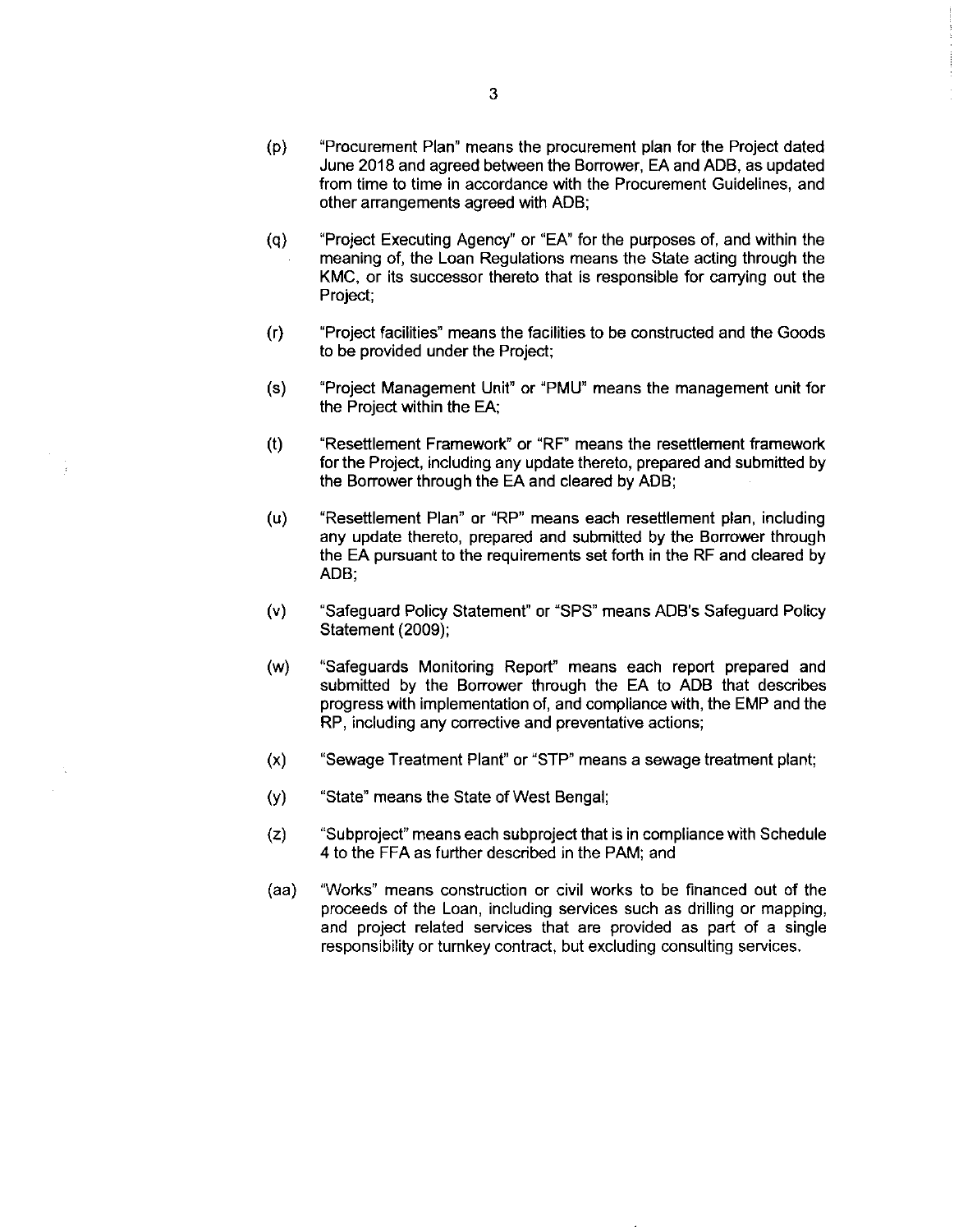## ARTICLE 11

#### The Loan

Section 2.01. (a) ADB agrees to lend to the Borrower from ADB's ordinary capital resources an amount of one hundred million Dollars(\$100,000,000), as such amount may be converted from time to time through a Currency Conversion in accordance with the provisions of Section 2.06 of this Loan Agreement.

(b) The Loan has a principal repayment period of 15 years, and a grace period as defined in subsection (c) hereinafter.

(c) The term "grace period" as used in subsection(b) hereinabove means the period prior to the first Principal Payment Date in accordance with the amortization schedule set forth in Schedule 2 to this Loan Agreement.

Section 2.02. The Borrower shall pay to ADB interest on the principal amount of the Loan withdrawn and outstanding from time to time at a rate for each Interest Period equal to the sum of:

- (a) LIBOR; and
- (b)  $0.60\%$  as provided by Section 3.02 of the Loan Regulations less a credit of O.10%as provided by Section 3.03 of the Loan Regulations.

Section 2.03. The Borrower shall pay a commitment charge of O.15% per annum. Such charge shall accrue on thefull amount of the Loan(less amounts withdrawn from time to time), commencing 60 days after the date of this Loan Agreement.

Section 2.04. Interest and other charges on the Loan shall be payable semiannually on 15 February and 15 August in each year.

Section 2.05. The Borrower shall repay the principal amount of the Loan withdrawn from the Loan Account in accordance with the provisions of Schedule 2 to this Loan Agreement.

Section 2.06. (a) The Borrower may at any time request any of the following Conversions of the terms of the Loan in order to facilitate prudent debt management:

- (i) a change of the Loan Currency of all or any portion of the principal amount of the Loan, whether withdrawn and outstanding or unwithdrawn, to an Approved Currency;
- (ii) a change of the interest rate basis applicableto all or any portion of the principal amount of the Loan withdrawn and outstanding from a Floating Rate to a Fixed Rate, or vice versa; and
- (iii) the setting of limits on the Floating Rate applicable to all or any portion of the principal amount of the Loan withdrawn and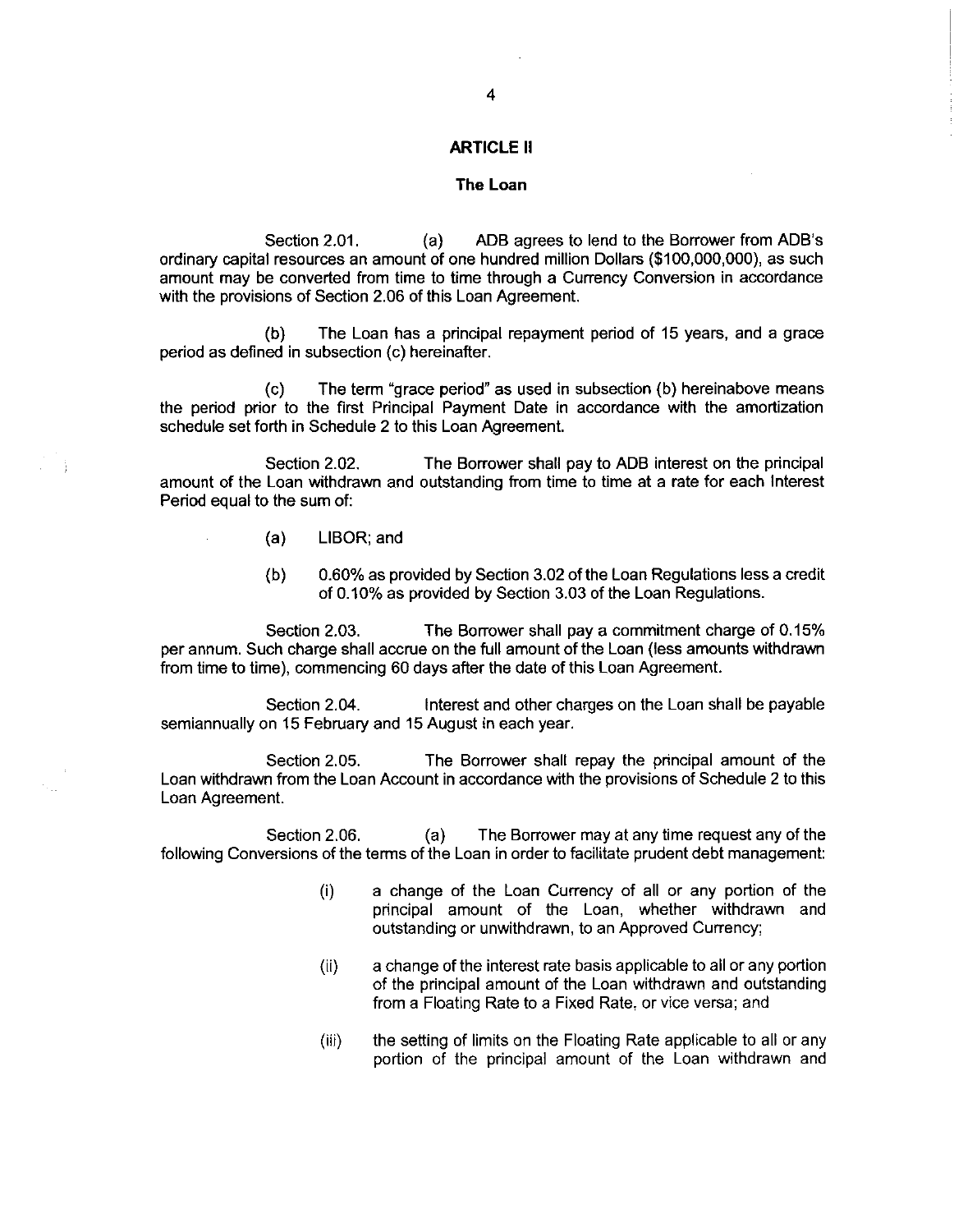outstanding by the establishment of an Interest Rate Cap or Interest Rate Collar on said Floating Rate.

(b) Any conversion requested pursuant to subsection(a) hereinabove that is accepted by ADB shall be considered a "Conversion", as defined in Section 2.01(f) of the Loan Regulations, and shall be effected in accordance with the provisions of Article V of the Loan Regulations and the Conversion Guidelines.

# **ARTICLE III**

## Use of Proceeds of the Loan

Section 3.01. The Borrower shall make the proceeds of the Loan available to the EA upon terms and conditions mutually satisfactory to ADB and the Borrower and shall cause the EA to apply such proceeds to the financing of expenditures on the Project in accordance with the provisions of this Loan Agreement and the Project Agreement.

Section 3.02. The proceeds of the Loan shall be allocated and withdrawn in accordance with the provisions of Schedule 3 to this Loan Agreement, as such Schedule may be amended from time to time by agreement between the Borrower and ADB.

Section 3.03. Except as ADB may otherwise agree, the Borrower shall ensure, or cause the EA to ensure that the items of expenditure to be financed out of the proceeds of the Loan are procured in accordance with the provisions of Schedule 4 to this Loan Agreement.

Section 3.04. The Loan Closing Date for the purposes of Section 9.02 of the Loan Regulations shall be 31 August 2023 or such other date as may from time to time be agreed between the Borrower and ADB.

## ARTICLE IV

#### Particular Covenants

Section 4.01. In the carrying out of the Project and operation of the Project facilities, the Borrower shall perform, or cause to be performed by the EA, all obligations set forth in Schedule 5 to this Loan Agreement and the Project Agreement.

Section 4.02. The Borrower shall enable ADB's representatives to inspect the Project, the Goods and Works, and any relevant records and documents.

Section 4.03. In so far as it relates to the Project, the Borrower shall ensure or cause the State and the EA to, take all actions which shall be necessary on its part to enable the State and the EA to perform their respective obligations under the Project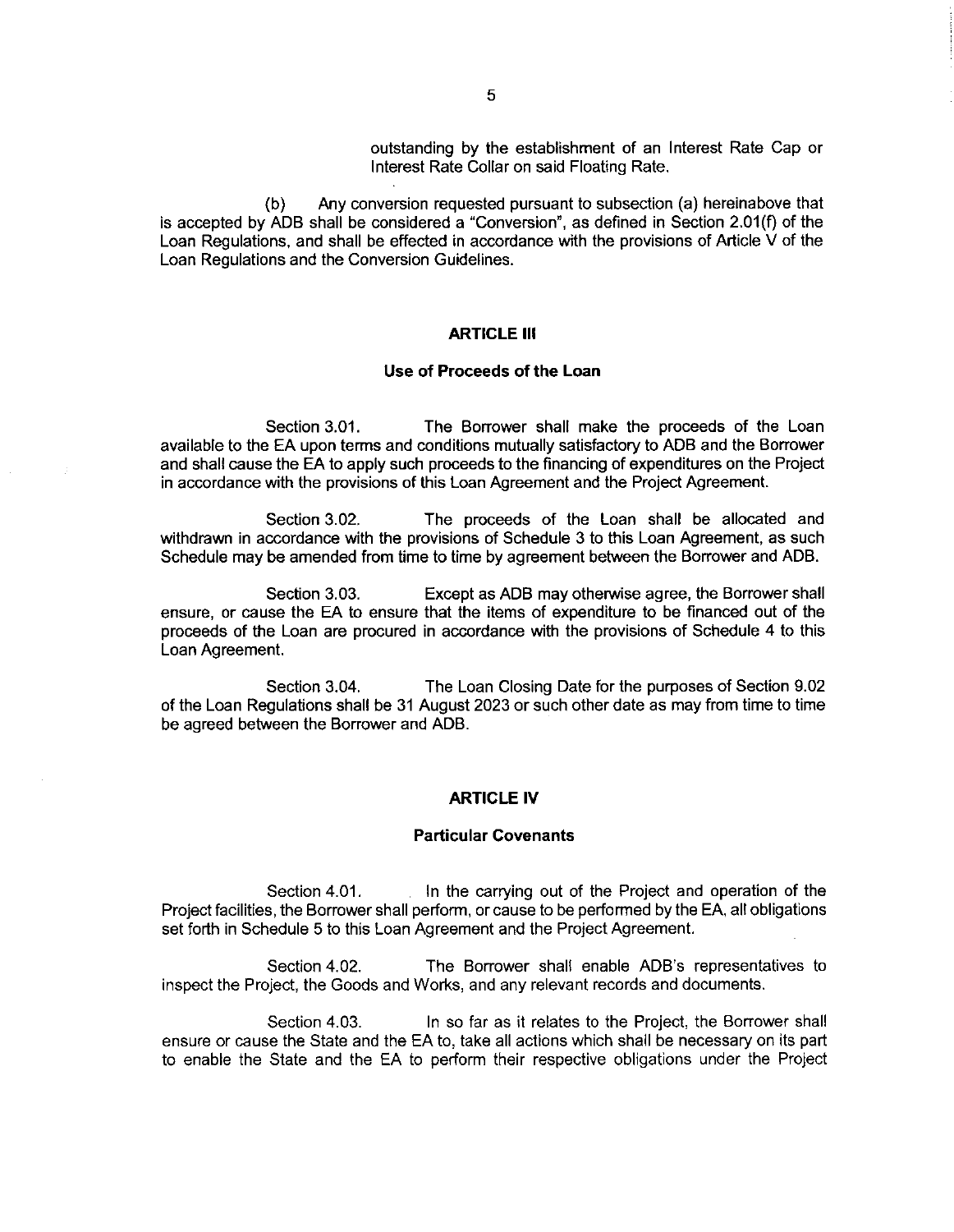Agreement, and shall not take or permit any action which would interfere with the performance of such obligations

Section 4.04. (a) In so far as it relates to the Project, the Borrower shall exercise its rights under the Financing Arrangements in such a manner as to protect the interests of the Borrower and ADB and to accomplish the purposes of the Loan.

(b) In so far as it relates to the Project, no rights or obligations under the Financing Arrangements shall be assigned, amended, abrogated or waived without prior notice to ADB.

# ARTICLE V

#### Effectiveness

Section 5.01. A date 90 days after the date of this Loan Agreement is specified for the effectiveness of this Loan Agreement for the purposes of Section 10.04 of the Loan Regulations.

# ARTICLE Vl

#### Miscellaneous

Section 6.01. The Secretary, Additional Secretary, Joint Secretary, Director, or Deputy Secretary, in the Department of EconomicAffairs of the Ministry of Finance of the Borrower is designated as representative of the Borrowerfor the purposes of Section 12.02 of the Loan Regulations.

Section 6.02. The following addresses are specified for the purposes of Section 12.01 of the Loan Regulations:

## For the Borrower

The Secretary to the Government of India Department of Economic Affairs Ministry of Finance North Block New Delhi-110001 India

Facsimile Number:

(91-11) 2309-4075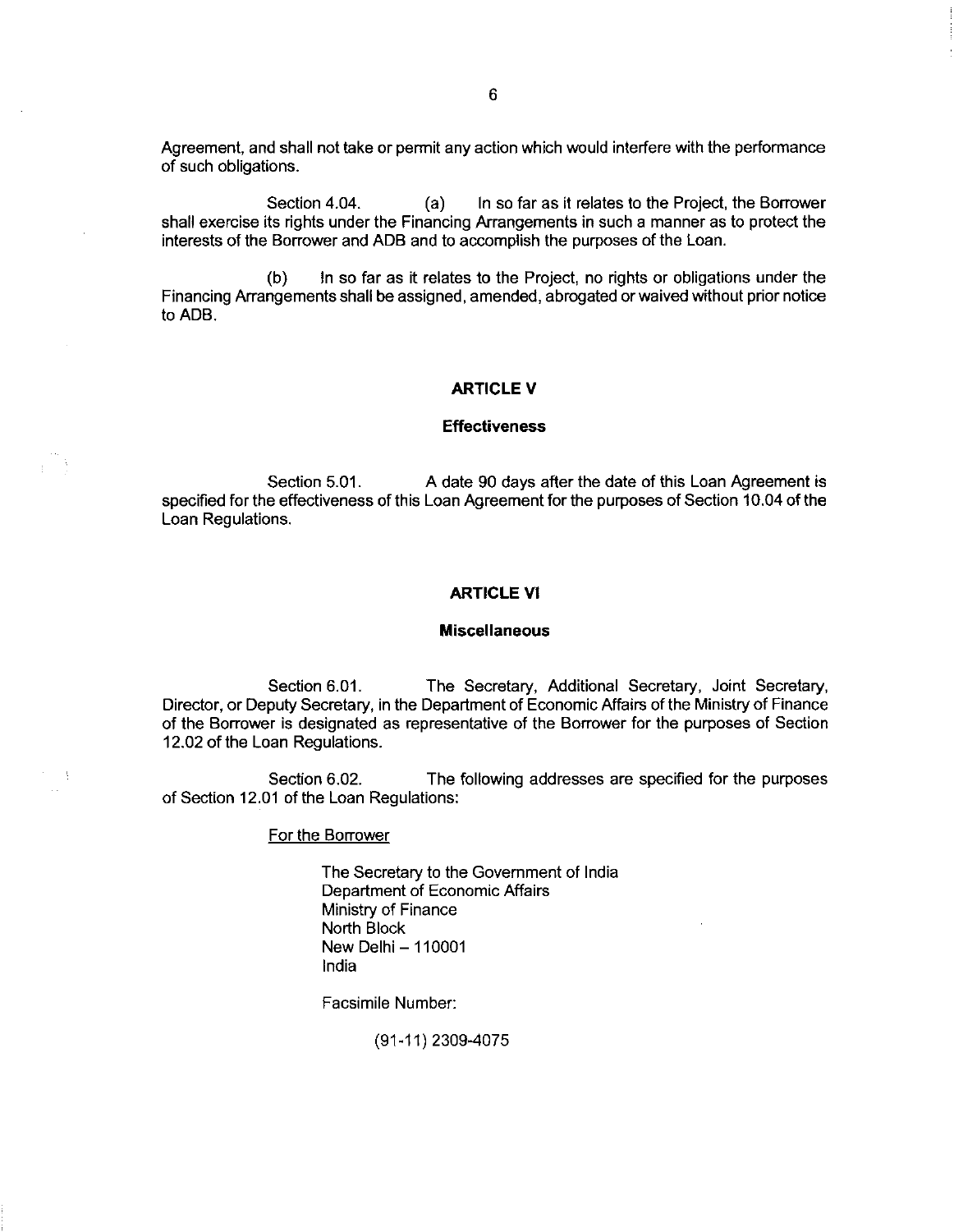# For ADB

 $\ddot{\phantom{a}}$ 

 $\hat{\mathcal{A}}$ 

 $\bar{z}$ 

Asian Development Bank 6 ADB Avenue Mandaluyong City 1550 Metro Manila Philippines

Facsimile Numbers:

(632) 636- 2444 (632) 636- 2293.

 $\mathcal{L}$ 

 $\bar{z}$ 

 $\mathcal{L}^{\pm}$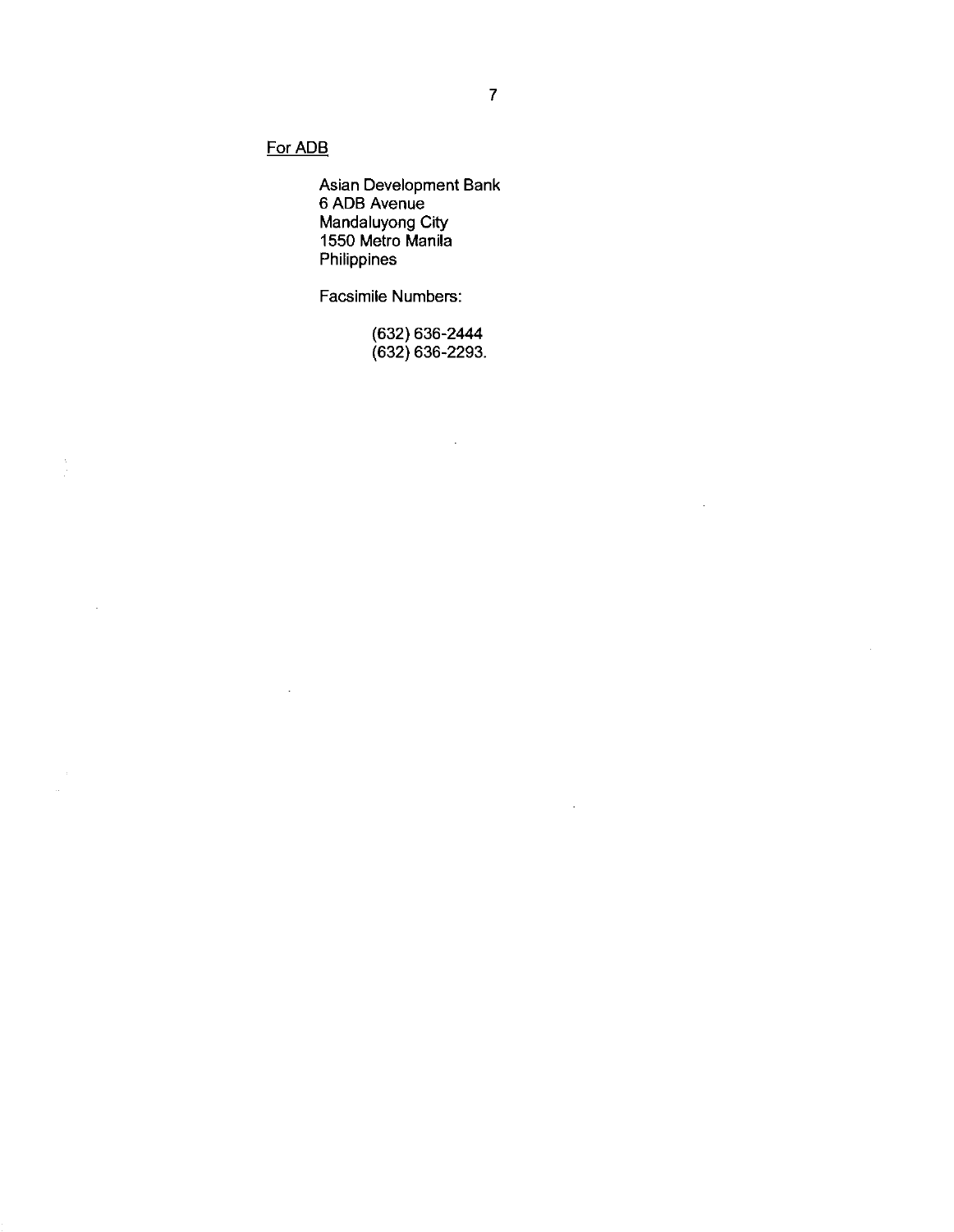IN WITNESS WHEREOF the parties hereto, acting through their representatives thereunto duly authorized, have caused this Loan Agreement to be signed in their respective names as of the day and year first above written and to be delivered at the principal office of ADB.

les Miles INDIA BV SAMEER KUMAR KHARE

Additional Secretary(FB & ADB) Department of Economic Affairs

# ASIAN DEVELOPMENT BANK

By K.Gokoyamer

Country Director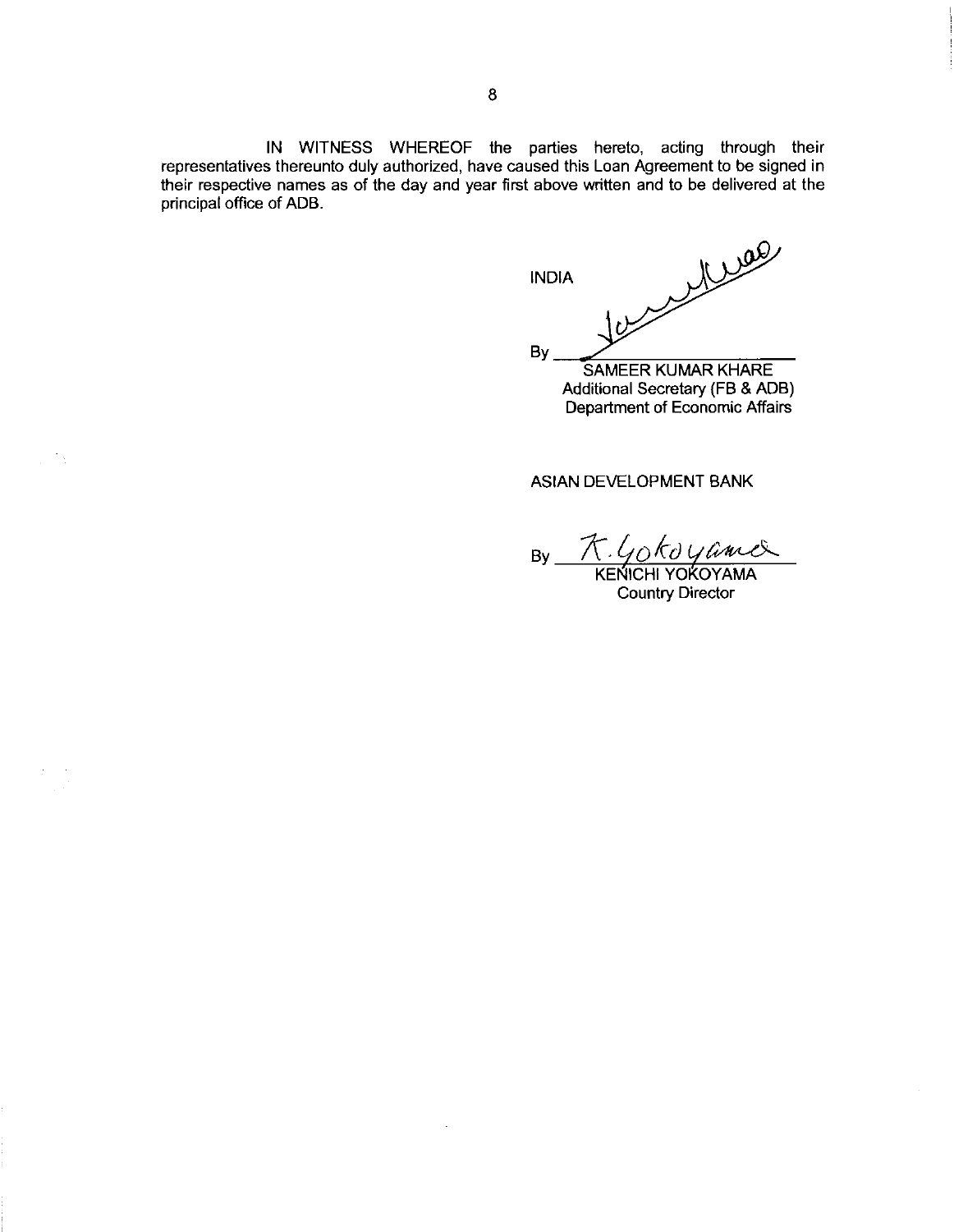# Description of the Project

1. The objective of the Project is: improved sanitation service quality, operational sustainability and climate resilience in selected areas of KMC.

2. The Project shall comprise:

 $\cdot$ 

 $\mathbb{S}_3$ 

 $\boldsymbol{\cdot}$ 

- (a) continuation of sewerage and drainage network extension to peripheral areas, through construction of:
	- (i) approximately 43 km of additional sewer drain pipes;
	- (ii) four pumping stations and approximately 13 km of pumping mains; and
	- (iii) three sewage treatment plants with approximately 115 million liters/day combined capacity.
- (b) strengthened operational capacity of KMC for urban services.

3. The Project is expected to be completed by 30 April 2023.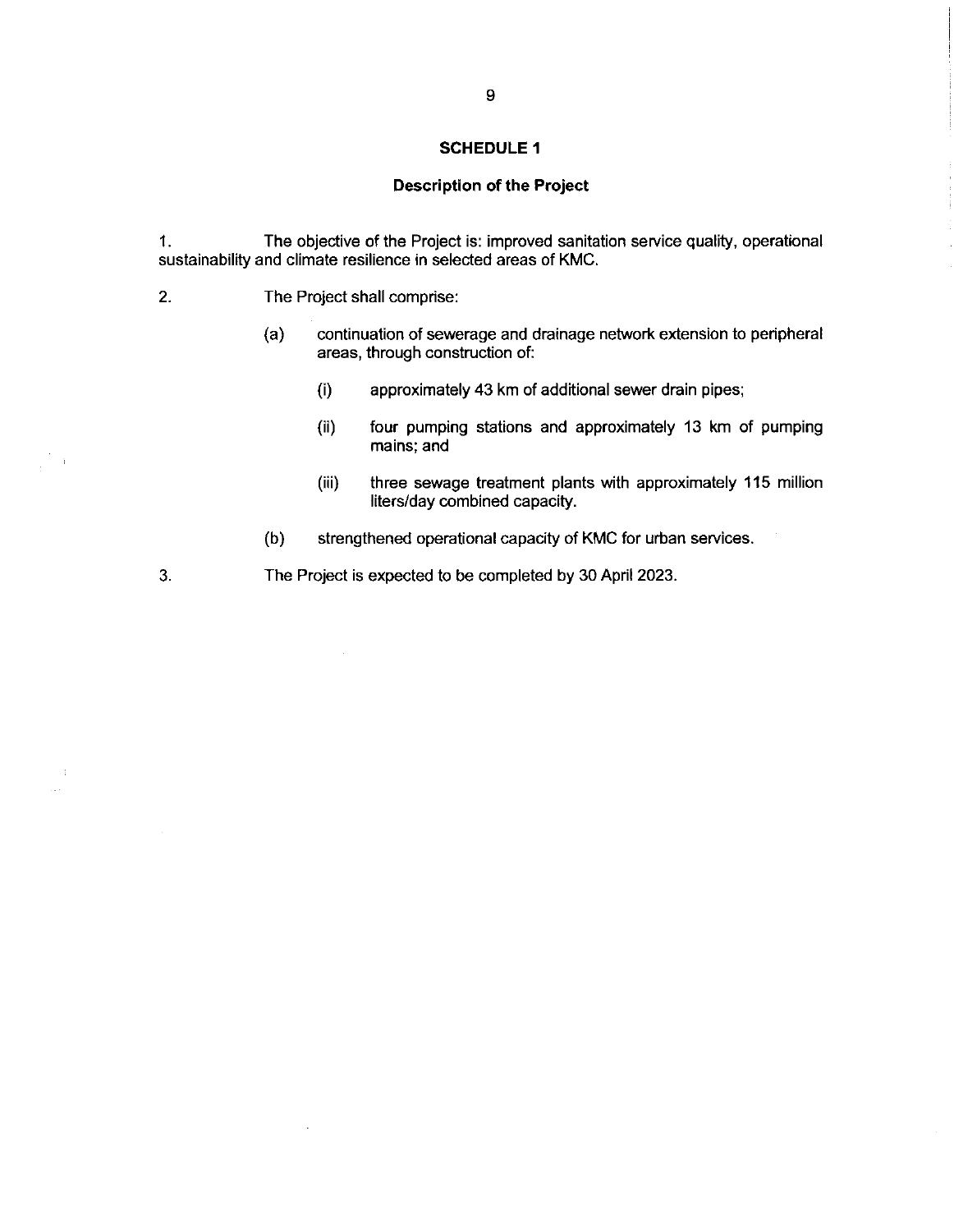# Amortization Schedule

1. Thefollowing table setsforth the Principal Payment Dates of the Loan and the percentage of the total principal amount of the Loan payable on each Principal Payment Date (Installment Share). If the proceeds of the Loan shall have been fully withdrawn as of the first Principal Payment Date, the principal amount of the Loan repayable by the Borrower on each Principal Payment Date shall be determined by ADB by multiplying(a) the total principal amount of the Loan withdrawn and outstanding as of the first Principal Payment Date; by (b) the Installment Share for each Principal Payment Date, such repayment amount to be adjusted, as necessary, to deduct any amounts referred to in paragraph 4 of this Schedule, to which a Currency Conversion applies.

| <b>Payment Due</b> | Installment Share  |
|--------------------|--------------------|
|                    | (Expressed as a %) |
| 15 February 2024   | 3.333333           |
| 15 August 2024     | 3.333333           |
| 15 February 2025   | 3.333333           |
| 15 August 2025     | 3.333333           |
| 15 February 2026   | 3.333333           |
| 15 August 2026     | 3.333333           |
| 15 February 2027   | 3.333333           |
| 15 August 2027     | 3.333333           |
| 15 February 2028   | 3.333333           |
| 15 August 2028     | 3.333333           |
| 15 February 2029   | 3.333333           |
| 15 August 2029     | 3.333333           |
| 15 February 2030   | 3.333333           |
| 15 August 2030     | 3.333333           |
| 15 February 2031   | 3.333333           |
| 15 August 2031     | 3.333333           |
| 15 February 2032   | 3.333333           |
| 15 August 2032     | 3.333333           |
| 15 February 2033   | 3.333333           |
| 15 August 2033     | 3.333333           |
| 15 February 2034   | 3.333333           |
| 15 August 2034     | 3.333333           |
| 15 February 2035   | 3.333333           |
| 15 August 2035     | 3.333333           |
| 15 February 2036   | 3.333333           |
| 15 August 2036     | 3.333333           |
| 15 February 2037   | 3.333333           |
| 15 August 2037     | 3.333333           |
| 15 February 2038   | 3.333333           |
| 15 August 2038     | 3.333343           |

TOTAL 100.000000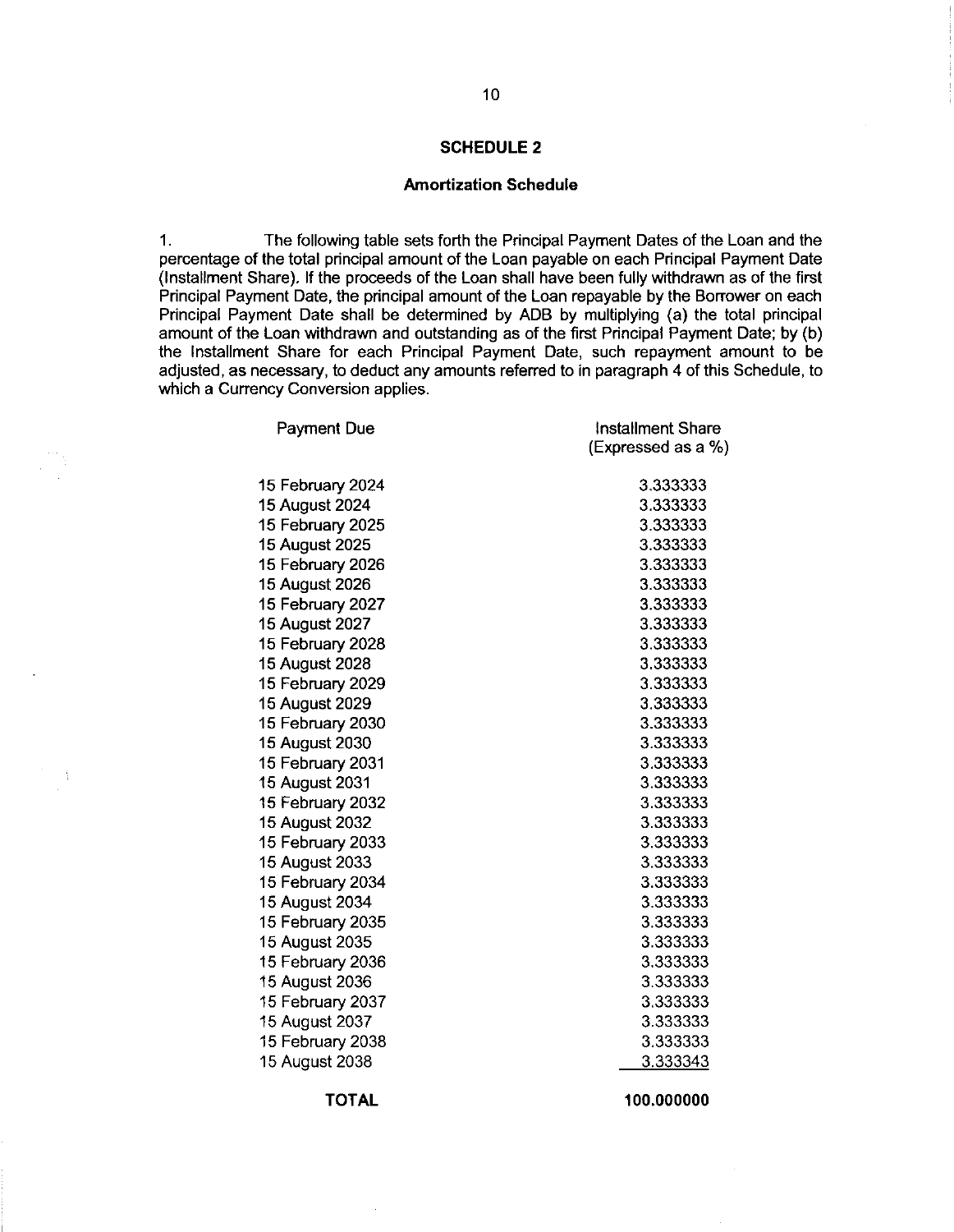2. If the proceeds of the Loan shall not have beenfully withdrawn as of the first Principal Payment Date, the principal amount of the Loan repayable by the Borrower on each Principal Payment Date shall be determined as follows:

- (a) to the extent that any proceeds of the Loan shall have been withdrawn as of the first Principal Payment Date, the Borrower shall repay the amount withdrawn and outstanding as of such date in accordance with paragraph 4 of this Schedule; and
- (b) any withdrawal made after the first Principal Payment Date shall be repaid on each Principal Payment Date falling after the date of such withdrawal in amounts determined by ADB by multiplying the amount of each such withdrawal by afraction, the numerator of which shall be the original Installment Share specified in the table in paragraph 1 of this Schedule for said Principal Payment Date (the Original Installment Share) and the denominator of which shall be the sum of all remaining Original Installment Shares for Principal Payment Dates falling on or after such date, such repayment amounts to be adjusted, as necessary, to deduct any amounts referred to in paragraph 4 of this Schedule, to which a Currency Conversion applies.

3. Withdrawals made within 2 calendar months prior to any Principal Payment Date shall, for the purposes solely of calculating the principal amounts payable on any Principal Payment Date, be treated as withdrawn and outstanding on the second Principal Payment Date following the date of withdrawal and shall be repayable on each Principal Payment Date commencing with the second Principal Payment Date following the date of withdrawal.

4. Notwithstandingthe provisions of paragraphs1 and 2 of this Schedule, upon a Currency Conversion of all or any portion of the withdrawn principal amount of the Loan to an Approved Currency, the amount so converted in said Approved Currency that shall be repayable on any Principal Payment Date occurring during the Conversion Period, shall be determined by ADB by multiplying such amount in its currency of denomination immediately prior to said Conversion by either (i) the exchange rate that reflects the amounts of principal in said Approved Currency payable by ADB under the Currency Hedge Transaction relating to said Conversion; or (ii) if ADB so determines in accordance with the Conversion Guidelines, the exchange rate component of the Screen Rate.

5. If the principal amount of the Loan withdrawn and outstandingfrom time to time shall be denominated in more than one Loan Currency, the provisions of this Schedule shall apply separately to the amount denominated in each Loan Currency, so as to produce a separate amortization schedule for each such amount.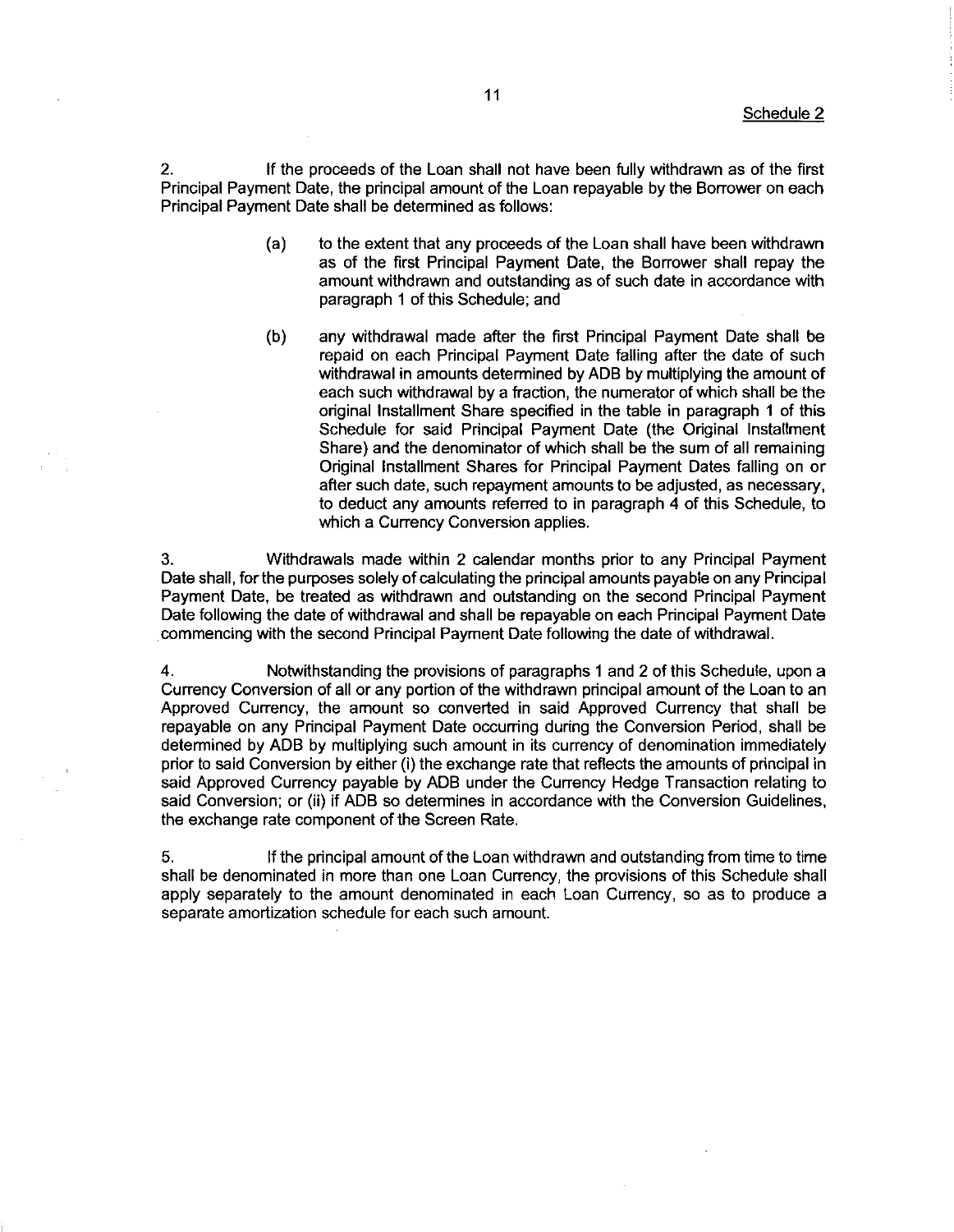# Allocation and Withdrawal of Loan Proceeds

#### **General**

1. The table attached to this Schedule sets forth the Categories of items of expenditure to be financed out of the proceeds of the Loan and the allocation of the Loan proceeds to each such Category ("Table"). (Reference to "Category" in this Schedule is to a Category of the Table).

#### Basis for Withdrawal from the Loan Account

2. Except as ADB may otherwise agree, the proceeds of the Loan shall be allocated to items of expenditure, and disbursed on the basis of the withdrawal percentage for each item of expenditure set forth in the Table.

#### **Reallocation**

3. Notwithstanding the allocation of Loan proceeds and the withdrawal percentages set forth in the Table,

- (a) if the amount of the Loan allocated to any Category appears to be insufflcient to finance all agreed expenditures in that Category, ADB may, in consultation with and by notice to the Borrower and the EA,(i) reallocate to such Category, to the extent required to meet the estimated shortfall, amounts of the Loan which have been allocated to another Category but, in the opinion of ADB, are not needed to meet other expenditures, and (ii) if such reallocation cannot fully meet the estimated shortfall, reduce the withdrawal percentage applicable to such expenditures in order that further withdrawals under such Category may continue until all expenditures thereunder shall have been made; and
- (b) if the amount of the Loan allocated to any Category appears to exceed all agreed expenditures in that Category, ADB may, in consultation with and by notice to the Borrower and the EA, reallocate such excess amount to any other Category.

#### Disbursement Procedures

4. Except as ADB may otherwise agree, the Loan proceeds shall be disbursed in accordance with the Loan Disbursement Handbook and detailed arrangements agreed upon between ADB and the Borrower.

# Retroactive Financinq

5. Withdrawals from the Loan Account may be made to finance eligible expenditures incurred under the Project before the Effective Date, but not earlier than 12 months before the date of this Loan Agreement in connection with Works, Goods and incremental administrative costs, subject to a maximum amount equivalent to 20% of the Loan amount.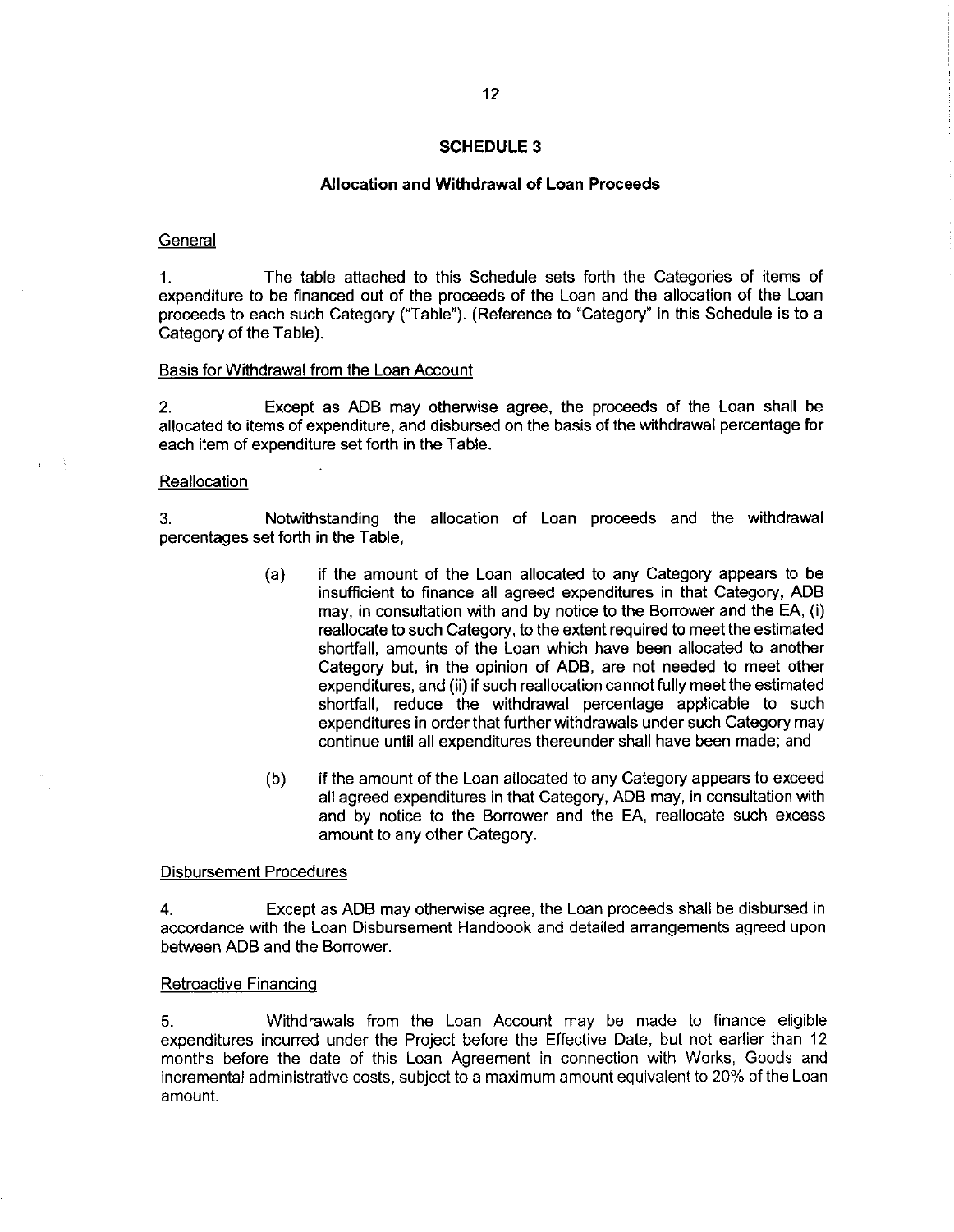# TABLE

| ALLOCATION AND WITHDRAWAL OF LOAN PROCEEDS |                                     |                                                                        |                                                             |
|--------------------------------------------|-------------------------------------|------------------------------------------------------------------------|-------------------------------------------------------------|
| <b>Number</b>                              | ltem                                | <b>Total Amount Allocated</b><br>for ADB Financing<br>(\$)<br>Category | <b>Basis for Withdrawal from the</b><br><b>Loan Account</b> |
|                                            | Works and Goods                     | 88,762,000                                                             | 75.7% of total expenditure claimed                          |
| 2                                          | Incremental Administrative<br>Costs | 1,420,000                                                              | 71.0% of total expenditure claimed                          |
| 3                                          | Unallocated                         | 9,818,000                                                              |                                                             |
|                                            | <b>TOTAL</b>                        | 100,000,000                                                            |                                                             |

 $\sim$ 

 $\sim$ 

 $\frac{1}{2} \left( \frac{1}{2} \right)$ 

 $\begin{pmatrix} \mathbf{y} \\ \mathbf{y} \\ \mathbf{z} \end{pmatrix}$ 

 $\hat{\boldsymbol{\beta}}$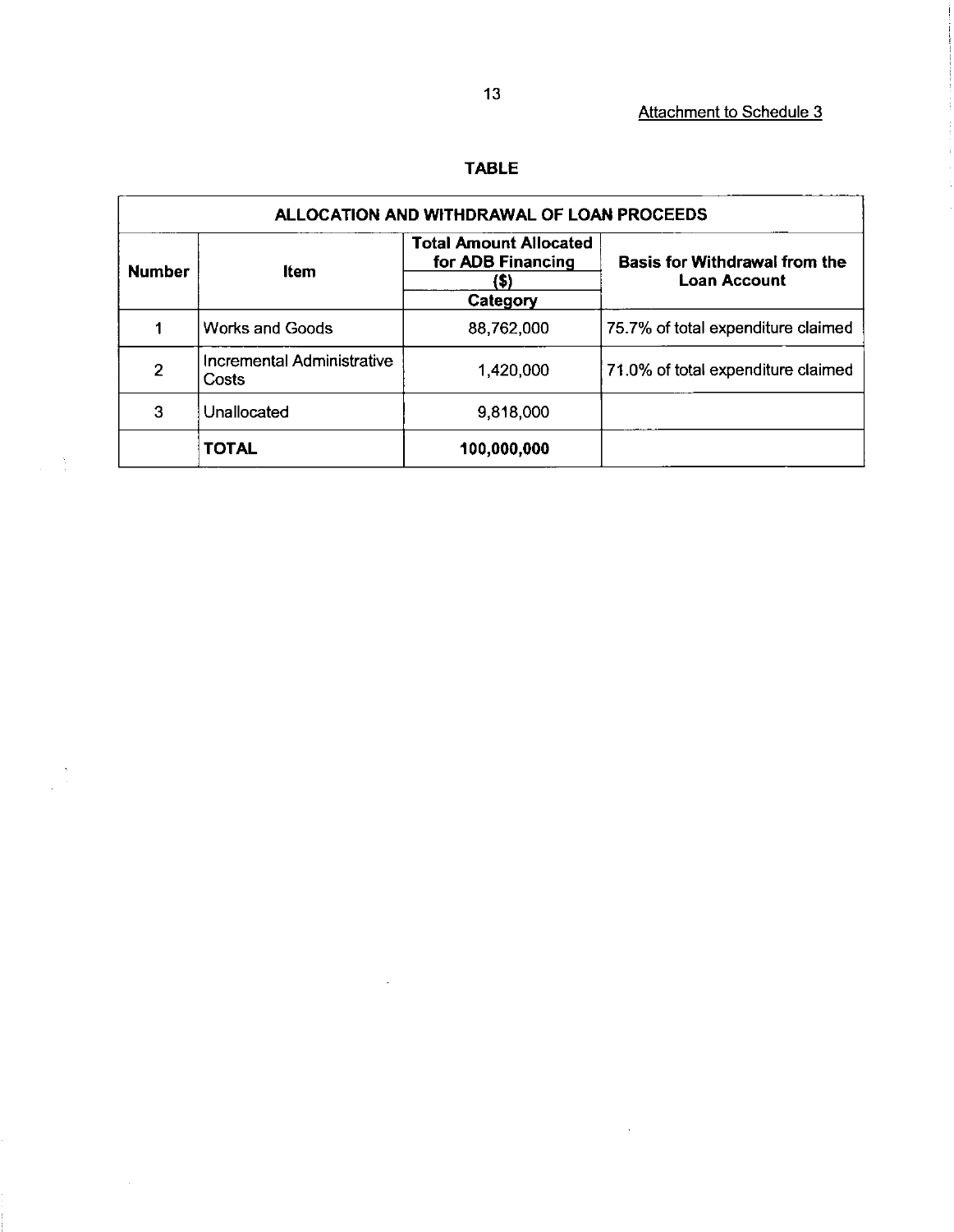# Procurement of Goods and Works

## **General**

1. The procurement of Goods and Works shall be subject to and governed by the Procurement Guidelines.

2. Except as ADB may otherwise agree, Goods and Works shall be procured only on the basis of the procurement methods set forth below. These methods are subject to, among other things, the detailed arrangements and threshold values set forth in the Procurement Plan. The Borrower and EA may only modify the procurement method or threshold values with the prior agreement of ADB, and modifications must be set out in updates to the Procurement Plan.

3. All terms used in this Schedule and not otherwise defined in this Loan Agreement have the meanings provided in the Procurement Guidelines.

# Goods and Works

4. Goods and Works shall be procured on the basis of methods of procurement set forth below:

- (a) National Competitive Bidding; and
- (b) Shopping.

# National Competitive Biddinq

5. The EA's standard bidding documents and procurement procedures as in use by the EA were reviewed by ADB. These were found consistent with ADB's requirements and shall apply to the Project. Modifications, if any, to such bidding documents shall be sublect to mutual agreement between the Borrower, EA and ADB.

# Conditions for Award of Contract

6. The Borrower shall ensure or cause the EA to ensure that no Works contract is awarded for a Subproject which involves environmental impacts until (i) ADB has cleared the final IEE for such Subproject based on the Subproject's detailed design, and (ii) the relevant provisionsfrom the respective IEE and EMP have been incorporated into the Works contract by the EA.

7. The Borrower shall ensure or cause the EA to ensure that no Works contract is awarded for a Subproject which involves involuntary resettlement impacts until ADB has cleared the final RP for such Subproject based on the Subproject's detailed design.

#### Conditions for Commencement of Works

8. The Borrower shall ensure or cause the EA to ensure that no commencement of Works is allowed under any Works contract under a Subproject which involves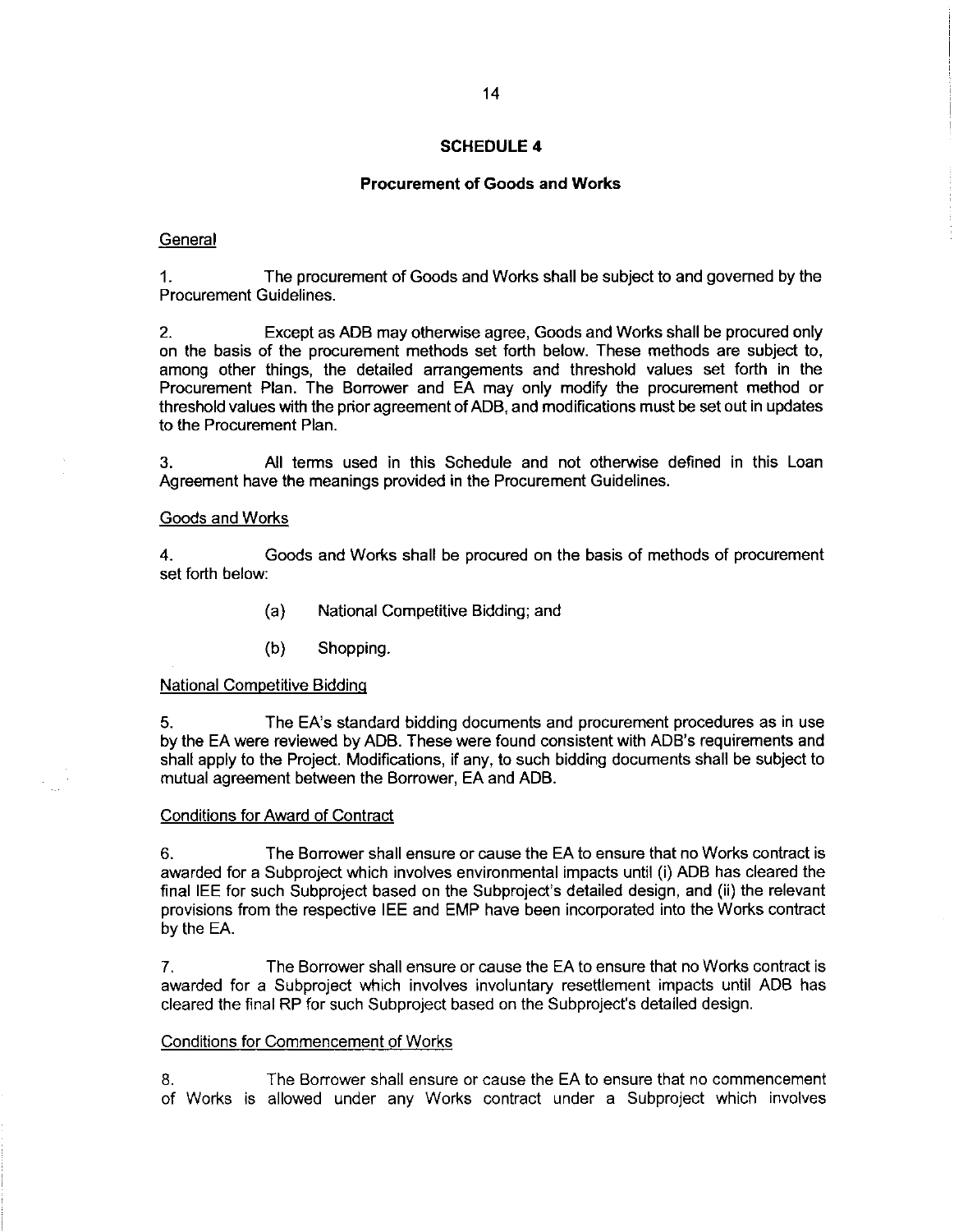environmental impacts and requires environmental clearances until (i) final approval of the IEE from ADB, and environmental clearance, including approval of the environmental assessment report, from the relevant environment authority of the Borrower and the State, have each been obtained; and (ii) updates to the EMP have been incorporated into the Works Contract by the EA.

# Industrial or Intellectual Property Rights

9. (a) The Borrower shall ensure or cause the EAto ensure that all Goods and Works procured (including without limitation all computer hardware, software and systems, whether separately procured or incorporated within other goods and services procured) do not violate or infringe any industrial property or intellectual property right or claim of any third party.

(b) The Borrower shall ensure or cause the EA to ensure that all contracts for the procurement of Goods and Works contain appropriate representations, warranties and, if appropriate, indemnities from the contractor or supplier with respect to the matters referred to in subparagraph(a) of this paragraph.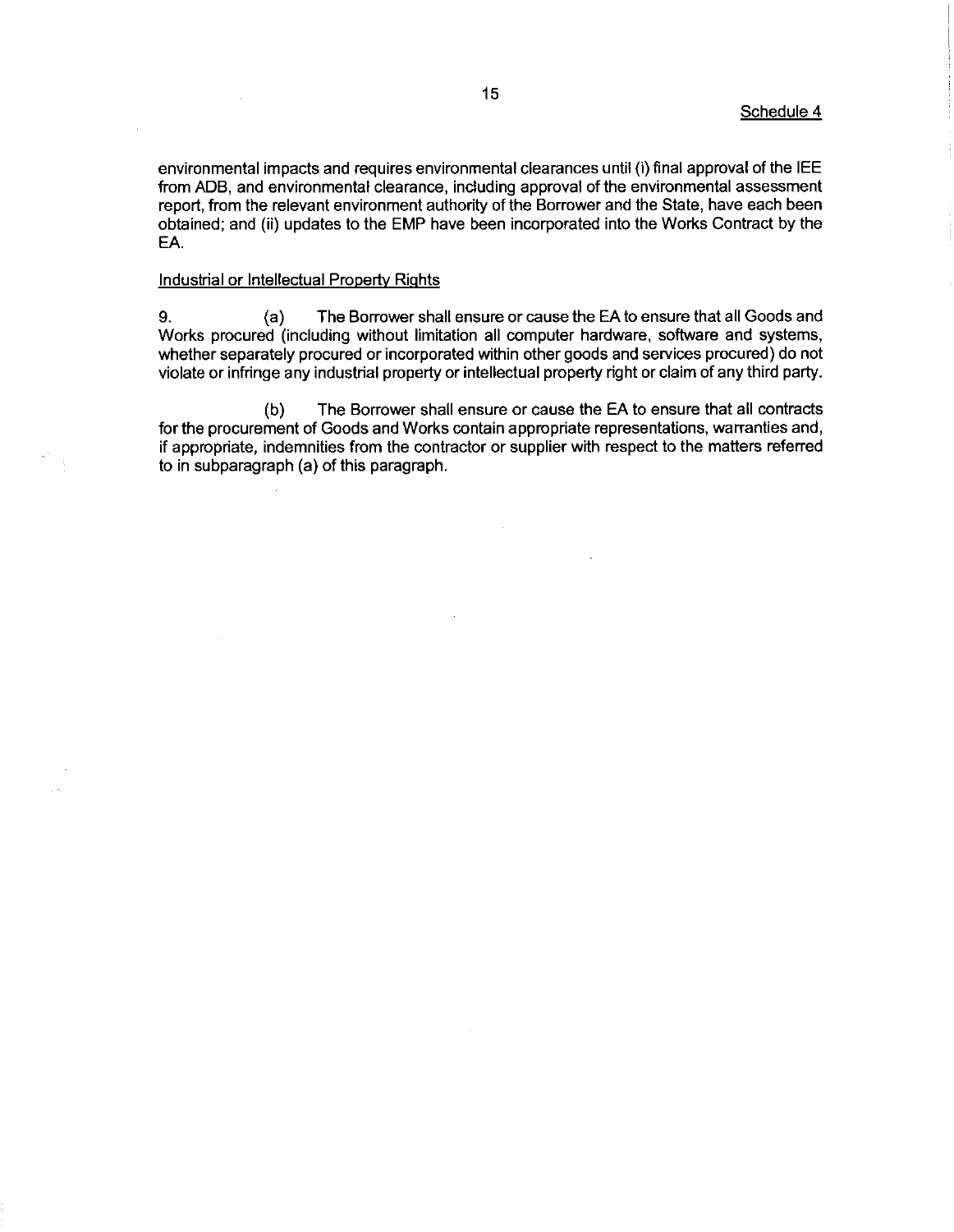# Execution of Project

# Implementation Arranqements

4. The Borrower shall ensure or cause the State, and the EA to ensure that the Project is implemented in accordance with the detailed arrangements set forth in the PAM. Any subsequent change to the PAM shall become effective only after approval of such change by the Borrower, the State, EA and ADB. In the event of any discrepancy between the PAM and this Loan Agreement and the Project Agreement, the provisions of this Loan Agreement and the Project Agreement shall prevail.

2. (a) The Borrower shall ensure or cause the EA to ensure that towards smooth implementation of the Project, grievances if any from stakeholders, relating to any Project implementation or use of funds are addressed effectively and efficiently.

(b) The Borrower shall ensure or cause the State and EA to ensure that it complies with all the requirements and obligations on its part as included in the Loan Agreement and the Project Agreement to meet the objectives of the Project in a timely and efficient manner.

3. The Borrower shall ensure or cause the EA to ensure posting sufficient staff in the PMU for the duration of the Project with adequate and relevant expertise in the field of project management, financial management, engineering, procurement, and environmental and social safeguards implementation. The Borrower shall ensure or cause the EA to ensure to keep the PMU equipped with the necessary office space, facilities, equipment, support staff and management information systems for the entire duration of the Project.

4. The Borrower shall ensure or cause the EA to (a) ensure that all counterpart staff assigned to the PMU are assigned to the Project on a full-time basis; (b) undertake best efforts to ensure that they remain in their positions for a reasonable period of time; and (c) ensure that staff replacements do not unduly disrupt implementation of the Project.

#### Counterpart Support

5. The Borrower shall ensure or cause the State to ensure to make available the Loan proceeds to the EA under appropriate arrangements mutually acceptable to ADB and the Borrower, and to ensure:

- (a) sufficient counterpart funds from its budget for each fiscal year, in a timely manner, for the efficient implementation of the Project;
- (b) adequate funds towards operations and maintenance of Project facilities, through budgetary allocations or other means, to be provided to the State's Water Supply Department and Sewerage and Drainage Department, during and after the Subprojects' completion; and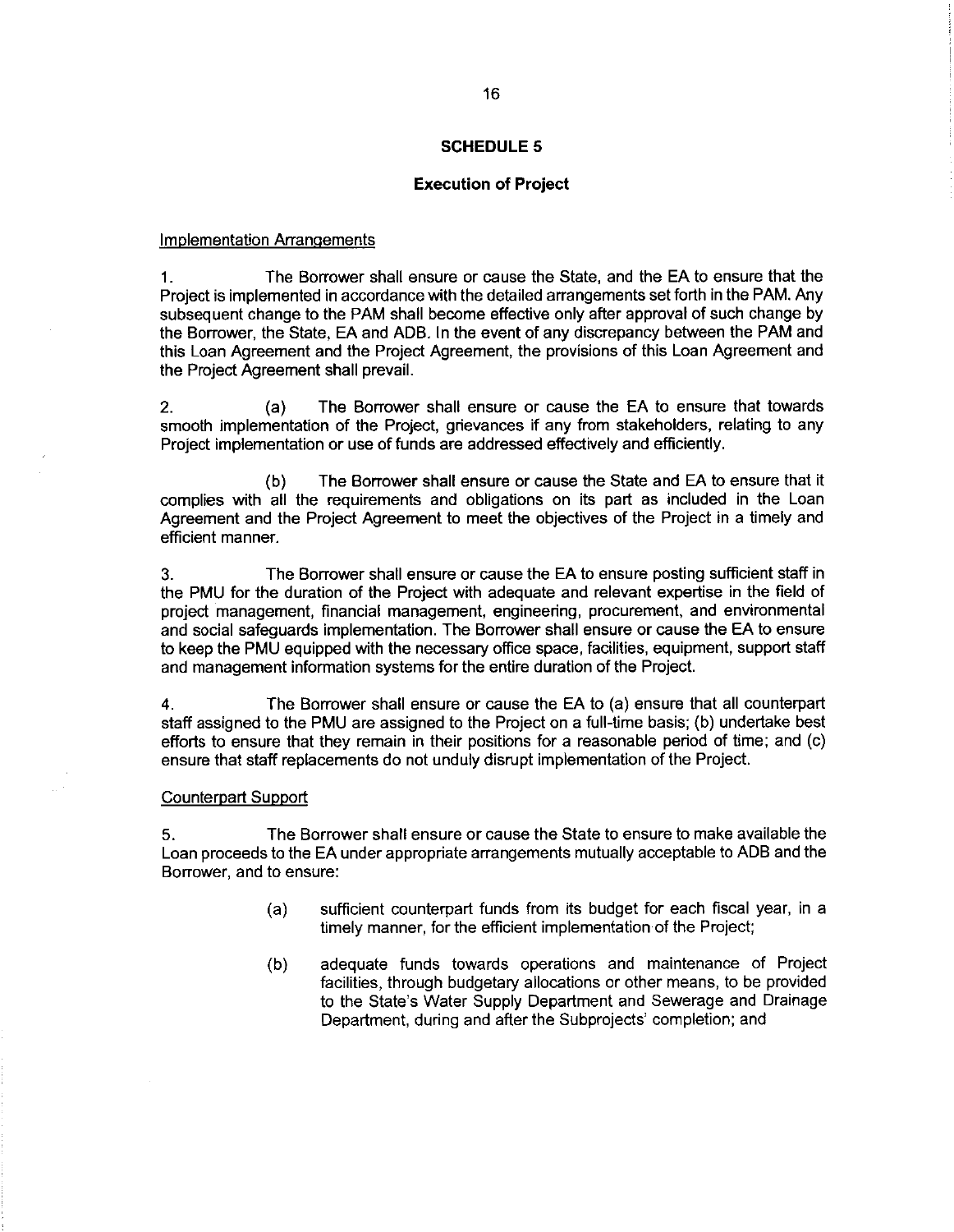(c) the EA has sufficient funds to satisfy its liabilities resulting from any Works and/or Goods contract.

# Subprojects Evaluation and Selection; Documents Retention

6. The Borrower shall ensure or cause the EA to ensure that the Subprojects are evaluated and selected in accordance with the criteria set out in Schedule 4 to the FFA. All documents forming the basis for screening, selection and processing of Subprojects shall be made available to ADB upon request and shall be kept available for such purposes for a minimum period of five years from the date of the Project completion report.

# **Environment**

7. The Borrower shall ensure or cause the EA to ensure that the preparation, design, construction, implementation, operation and decommissioning of each Subproject, and all Project facilities comply with (a) all applicable laws and regulations of the Borrower and the State relating to environment, health, and safety; (b) the Environmental Safeguards; (c) the EARF and (d) all measures and requirements set forth in the respective IEE and EMP, and any corrective or preventative actions setforth in a Safeguards Monitoring Report.

# Land Acquisition and Involuntary Resettlement

8. The Borrower shall ensure or cause the EA to ensure that all land and all rightsof-way required for the Project and all Project and Subproject facilities are made available to the Works contractor in accordance with the schedule agreed under the related Works contract and all land acquisition and resettlement activities are implemented in compliance with (a) all applicable laws and regulations of the Borrower and the State relating to land acquisition and involuntary resettlement; (b) the Involuntary Resettlement Safeguards; (c) the RF; and (d) all measures and requirements set forth in the respective RP, and any corrective or preventative actions set forth in a Safeguards Monitoring Report.

9. Without limiting the application of the Involuntary Resettlement Safeguards, the RF or the RP, the Borrower shall ensure or cause the EA to ensure that no physical or economic displacement takes place in connection with any Subproject until:

- (a) compensation and other entitlements have been provided to affected people in accordance with the RP; and
- (b) a comprehensive income and livelihood restoration program has been established in accordance with the RP.

# Indiqenous Peoples

10. The Borrower shall ensure or cause the EA to ensure that the Project does not involve any indigenous peoples' impacts within the meaning of the SPS. In the event the Project involves any such impacts, the Borrower shall ensure, or cause the EA to take all steps required to ensure that the Project complies with the applicable laws and regulations of the Borrower and the State and with the SPS.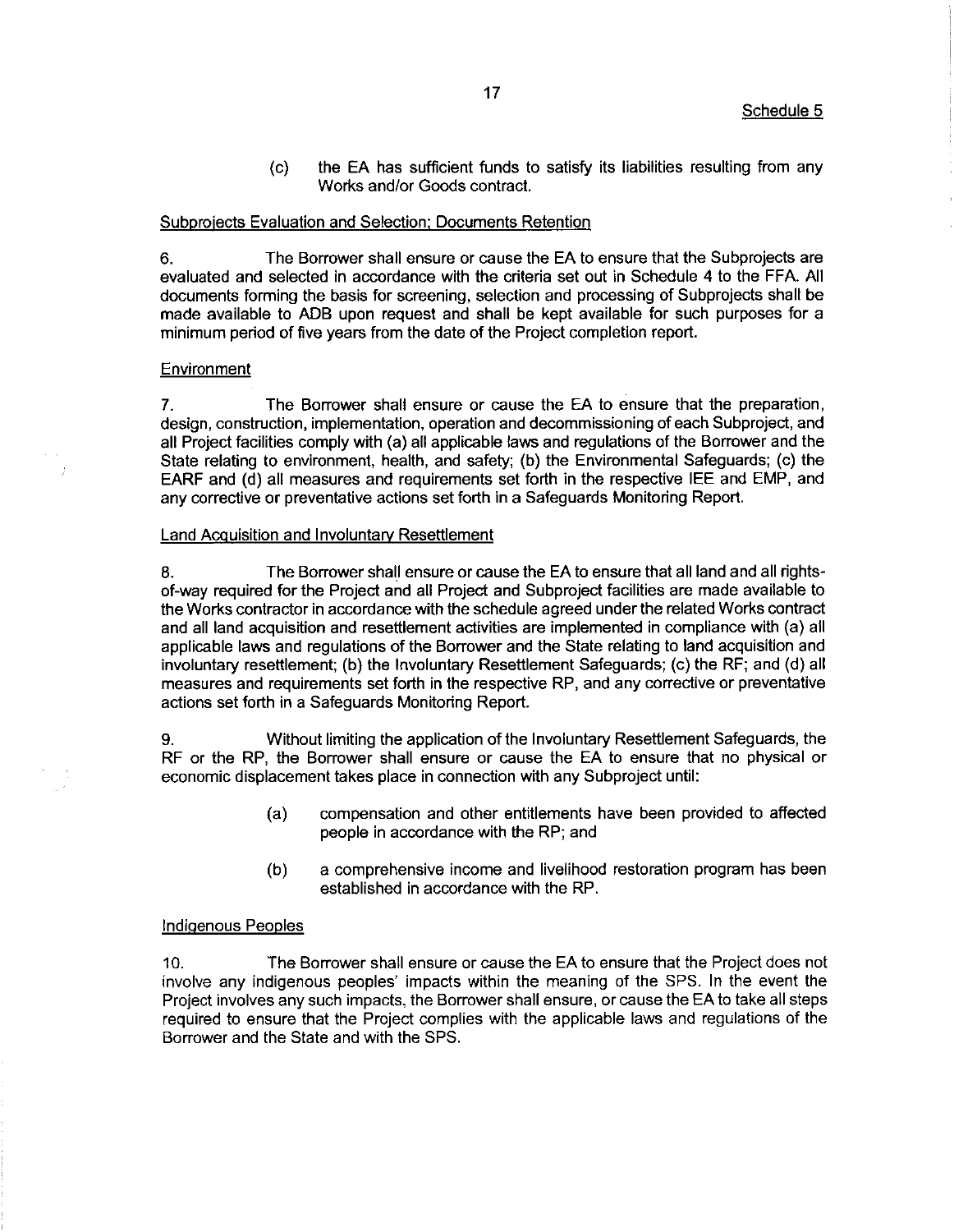## Human and Financial Resources to Implement Safequards Requirements

11. The Borrower shall ensure or cause the EA to ensure that all necessary budgetary and human resources to fully implement the EMP and RP, as required, are made available.

#### Safequards - Related Provisions in Biddinq Documents and Works Contracts

12. The Borrower shall ensure or cause the EAto ensure that all bidding documents and contracts for Works contain provisions that require contractors to:

- (a) comply with the measures and requirements relevant to the contractor set forth in the IEE, the EMP and the RP (to the extent they concern impacts on affected people during construction), and any corrective or preventative actions set out in a Safeguards Monitoring Report;
- (b) make available a budget for all such environmental and social measures;
- $(c)$ provide the EA with a written notice of any unanticipatedenvironmental, resettlement or indigenous peoples risks or impacts that arise during construction, implementation or operation of the Project that were not considered in the IEE, the EMP or the RP;
- (d) adequately record the condition of roads, agricultural land and other infrastructure prior to starting to transport materials and construction; and
- (e) fully reinstate pathways, other local infrastructure, and agricultural land to at least their pre-project condition upon the completion of construction.

# Safequards Monitorinq and Reportinq

- 13. The Borrower shall ensure or cause the EA to do the following:
	- (a) submit semi-annual Safeguards Monitoring Reports to ADB and disclose relevant information from such reports to affected persons promptly upon submission;
	- (b) if any unanticipated environmental and/or social risks and impacts arise during construction, implementation or operation of the Project that were not considered in the IEE, the EMP or the RP, promptly inform ADB of the occurrence of such risks or impacts, with detailed description of the event and proposed corrective action plan; and
	- (c) report any breach of compliance with the measures and requirements set forth in the EMP or the RP or promptly after becoming aware of the breach.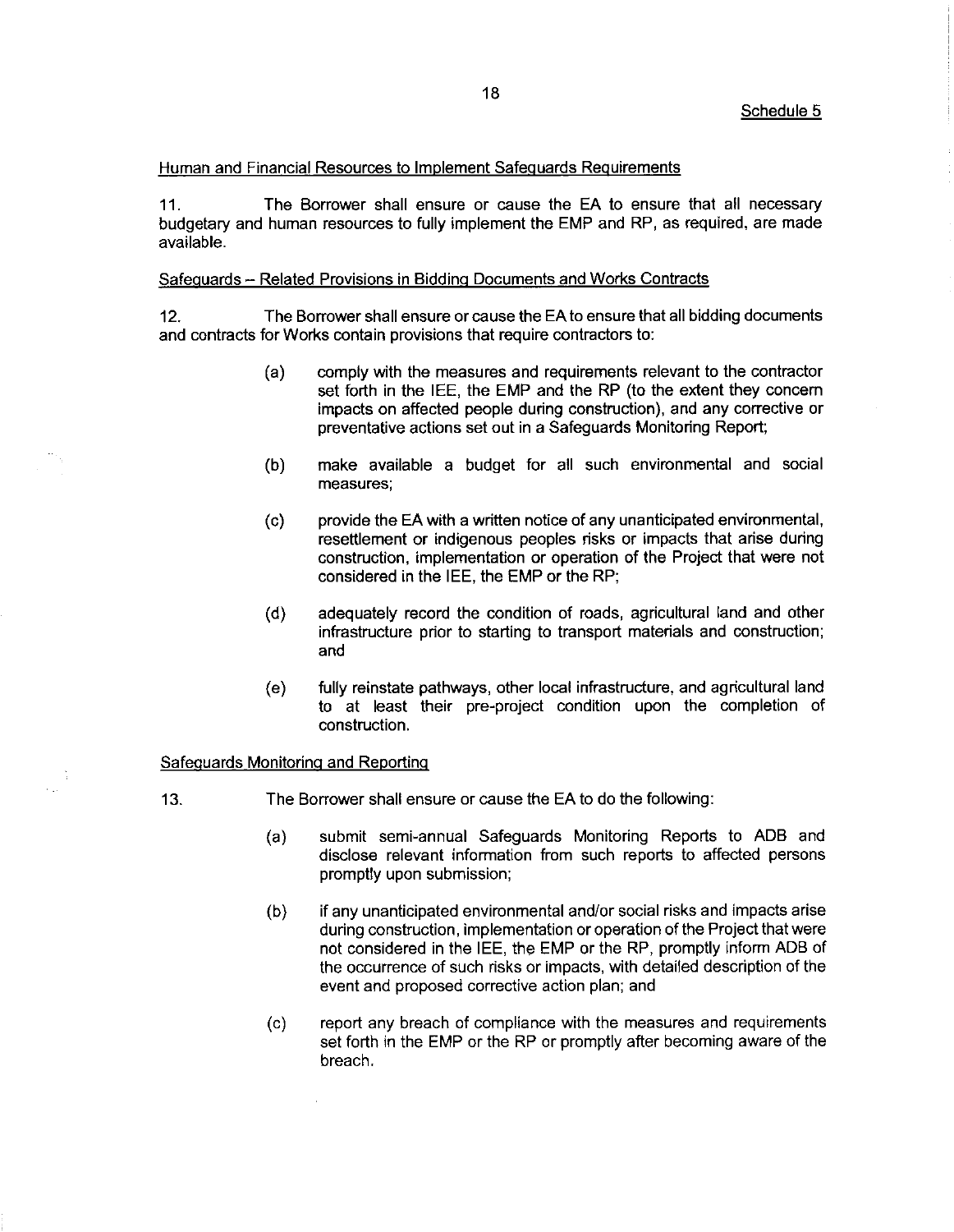#### Prohibited List of Investments

14. The Borrower shall ensure or cause the EA to ensure that no proceeds of the Loan under the Project are used to finance any activity included in the list of prohibited investment activities provided in Appendix 5 of the SPS.

## Labor Standards, Health & Safety

15. The Borrower shall ensure or cause the EA to ensure that Works contracts under the Project follow all applicable labor laws of the Borrower and the State and that these further include provisions to the effect that contractors: (a) carry out HIV/AIDS awareness programs for labor and disseminate information at worksites on risks of sexually transmitted diseases and HIV/AIDS as part of health and safety measures for those employed during construction; and (b) follow and implement all statutory provisions on labor (including not employing or using children as labor, equal pay for equal work), health, safety, welfare, sanitation, and working conditions. Such contracts shall also include clauses for termination in case of any breach of the stated provisions by the contractors.

#### **Gender**

16. The Borrower shall ensure or cause the EA to ensure that (a) the GESI Action Plan is implemented in accordance with its terms; (b) the bidding documents and contracts include relevant provisions for contractors to comply with the measures set forth in the GESI Action Plan; (c) adequate resources are allocated for implementation of the GESI Action Plan; and (d) progress on implementation of the GESI Action Plan, including progress toward achieving key gender outcome and output targets, are regularly monitored and reported to ADB.

# Communications and Participation

17. The Borrower shall ensure or cause the EA to ensure that the Project is undertaken in conformity with the communication strategy as agreed between ADB, the Borrower, the State and the EA and referred in the PAM.

#### **Procurement**

18. The Borrower shall ensure or cause the EA to announce the Project and business opportunities (i.e., invitation of bids) associated with the Project on its website. The website shall disclose the following information in relation to goods and services procured for the Project and Subprojects: (a) the list of participating bidders; (b) the name of the selected bidder; (c) the amount of the contracts awarded; and (d) the goods and services procured.

# Governance and Anticorruption

19. The Borrower shall ensure and cause the EA to ensure that it shall (a) comply with ADB's Anticorruption Policy (1998, as amended to date); (b) ensure that the anticorruption provisions acceptable to ADB, the Borrower and the EA are included in all bidding documents and contracts financed by ADB in connection with the Project, including provisions specifying the right of ADB to review and examine the records and accounts of the State and the EA and all contractors, suppliers, consultants and other service providers as they relate to the